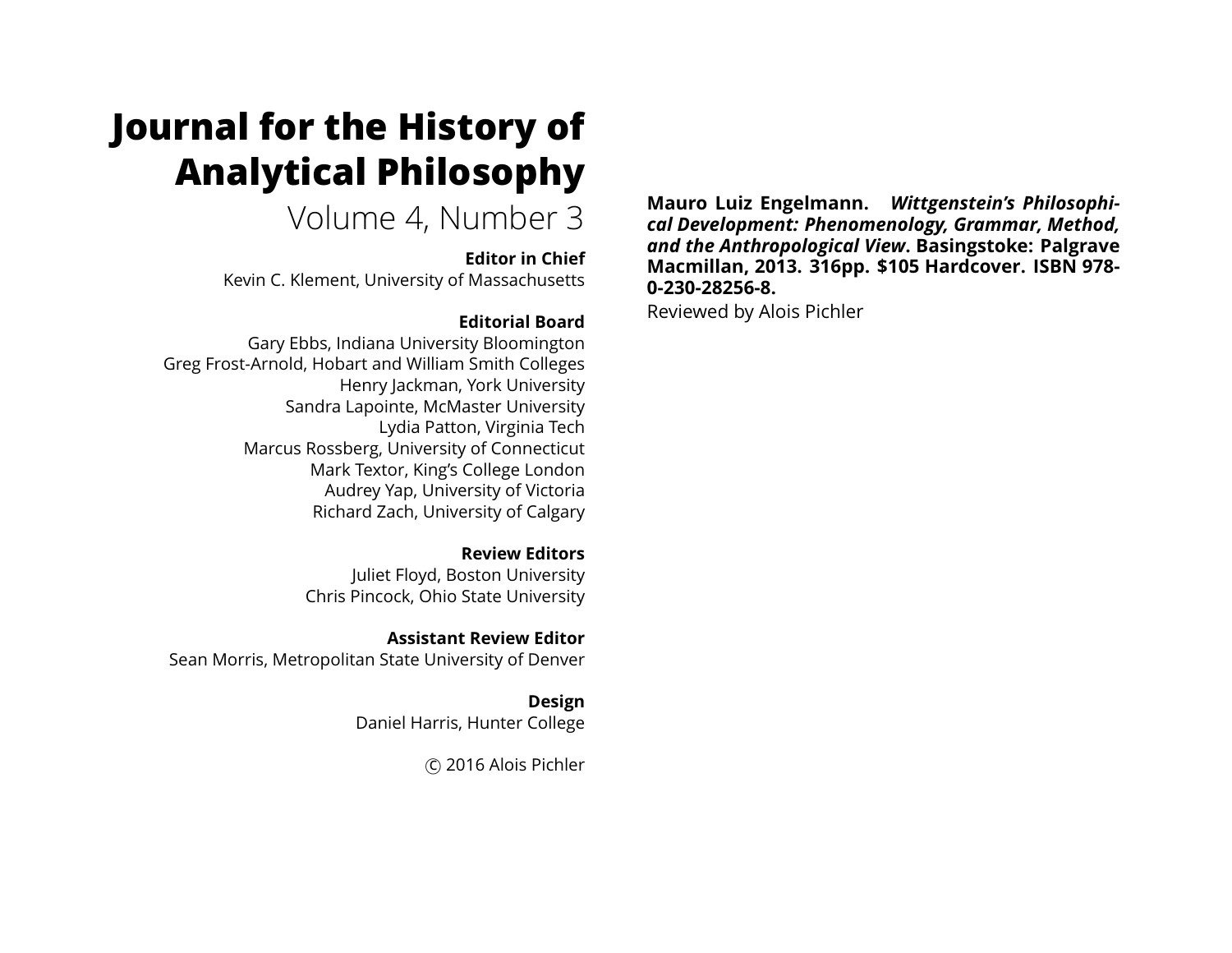# **Review:** *Wittgenstein's Philosophical Development: Phenomenology, Grammar, Method, and the Anthropological View***, by Mauro Luiz Engelmann**

## Alois Pichler

Since becoming known through editions such as *Philosophical Remarks* (1964[/1975\)](#page-9-0) and *Philosophical Grammar* (1969[/1974\)](#page-9-1) or the *Blue and Brown Books* [\(1958\)](#page-9-2), "Middle Wittgenstein" has never ceased to create interest and fascination as a period of Wittgenstein's philosophy. Alongside "early" and "late" Wittgenstein, represented by his two principal works, *Tractatus Logico-Philosophicus* (1921[/1922\)](#page-9-3) and *Philosophical Investigations* [\(1953\)](#page-9-4), middle Wittgenstein is worth attention on its own. In recent years, interest and investment in middle Wittgenstein seem even to have increased. An entire week's conference was devoted at the Iowa Obermann Centre in May 2015 to Wittgenstein's Cambridge lectures 1930–33 and his indebtedness to G. E. Moore as well as middle Wittgenstein as a whole. Comprehensive research is being carried out on the relation between middle Wittgenstein and the Vienna Circle (e.g. [McGuinness 2011\)](#page-8-0) and on the place thought about culture received in Wittgenstein's philosophy of the early 30s [\(Rothhaupt and Vossenkuhl 2013\)](#page-9-5). In Brazil, for about ten years a number of projects and conferences have been running that had precisely the "middle Wittgenstein" as their focus (publication outcomes include for example *Philosophiques* vol. 39 (2012), no. 1), the most recent example being the IVth Middle Wittgenstein Symposium in 2014. The Wittgenstein Archives at the University of Bergen, having published the entire Wittgenstein Nachlass (cf. [von Wright 1969\)](#page-9-6) in electronic

form in 2000, in 2009 made items from the middle Wittgenstein the starting point for their open access site Wittgenstein Source (<www.wittgensteinsource.org>). While the *Wiener Ausgabe* [\(1994–\)](#page-9-7), editing Wittgenstein's writings from 1929–33, is being completed, and the bilingual German-English edition of the Big Typescript [\(2005\)](#page-9-8) is already widely used, Cambridge University Press has just announced the publication of G. E. Moore's notes of Wittgenstein's lectures 1930–33 [\(Wittgenstein](#page-9-9) [2016\)](#page-9-9). (Facsimiles of these notes are already now available on the <wittgensteinsource.org> site.)

Mauro Engelmann's book is a contribution to middle Wittgenstein studies that we can be most grateful for. The editors of the forthcoming edition of Moore's notes aim at giving us as much as possible the actual phrases that Wittgenstein used in the lectures, trying to separate the words and sentences that Moore recorded during the lectures from later additions. Mauro Engelmann's complementary ambition is to go back to the original middle Wittgenstein as he manifests himself in the writings and records we have from the period between the *Tractatus* and the *Investigations*, as much as possible digging out the Wittgenstein that appears here in addition to the Wittgenstein of the two principal works. This permits Engelmann to give us a view of Wittgenstein's middle philosophy/ies that is unbiased by perspectives driven by *Tractatus* or *Investigations* interpretation. This is not at all to say that Engelmann does not also accomplish the more common thing, namely to embed middle Wittgenstein in the development from the *Tractatus* to the *Investigations*; but most importantly he does something more: showing also the Wittgenstein that was independent of the two. This opposes both a strong continuity view of Wittgenstein's development and a one-change view.

To this end, Engelmann puts to work a large number of Nachlass and other sources that have heretofore been relatively little used. Engelmann's book should be among the first to be linked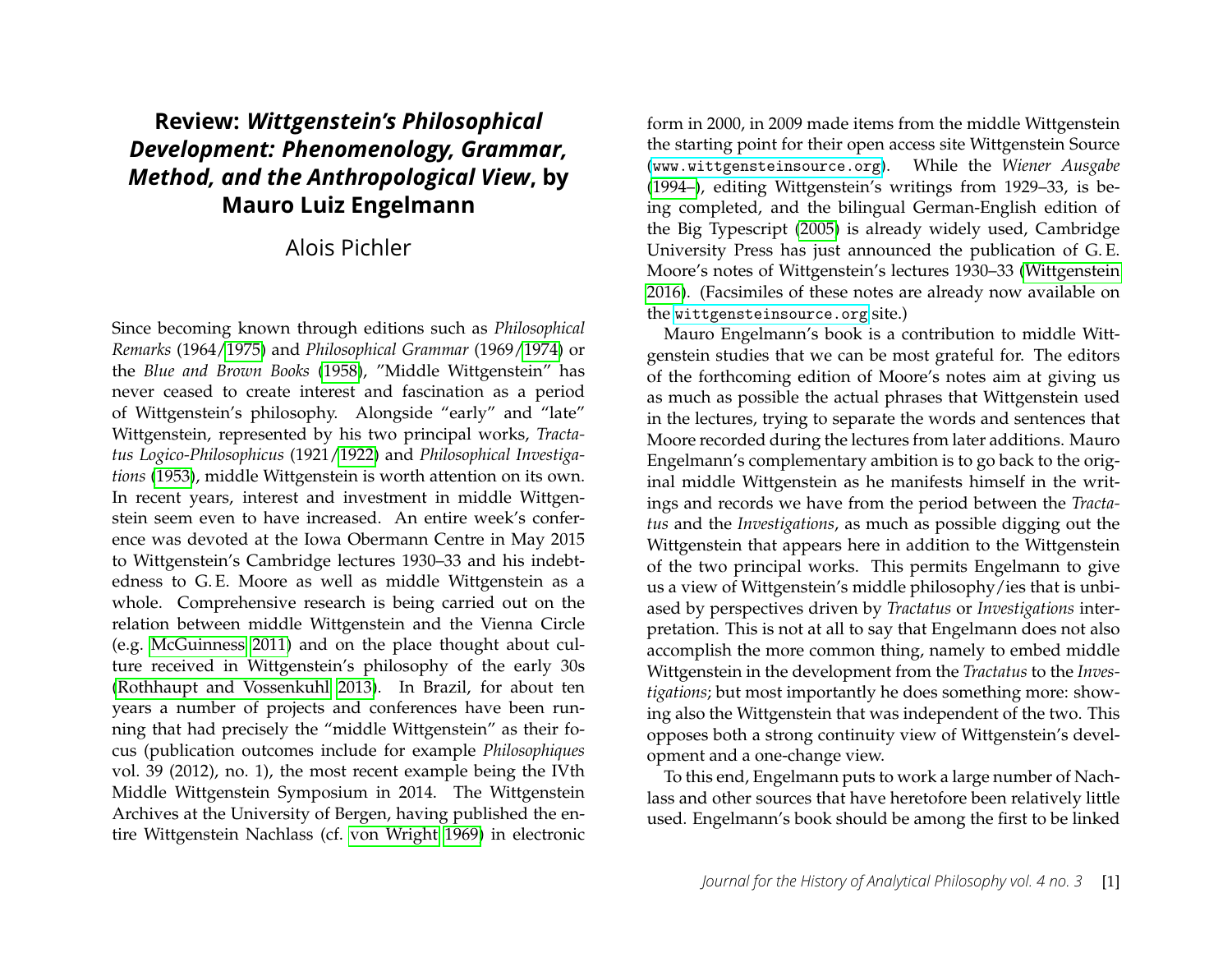directly from Wittgenstein Source, helping to make the Wittgenstein Nachlass more widely used and useable, e.g., through his many English translations of passages from the Nachlass so far only available in German, or by the many very valuable commentaries and analyses that he provides of Nachlass texts, in-cluding their local and genetic contexts.<sup>[1](#page-2-0)</sup>

I have said that Engelmann's book is primarily about the middle Wittgenstein, but it will be found very useful also by those who wish to learn more for the purpose of *Tractatus* and *Investigations* interpretation. The *Tractatus* is discussed at numerous places from the viewpoint of the middle and of the *Investigations* Wittgenstein, but Engelmann also treats the *Tractatus* independently of those viewpoints: so to speak, *on its own terms*. The *Investigations* are discussed mostly as emerging from what Engelmann takes to be the main achievements of the middle Wittgenstein, a *genetic method* and an *anthropological approach*, and these concepts are applied to the *Tractatus* as well as the later philosophizing. But it is exactly attention to these two achievements that permits new readings also of the *Investigations*. I will explain Engelmann's understanding of the two terms in more detail below.

Engelmann's book contains a careful study of Wittgenstein's development to the *Investigations*, and the title of the book is therefore appropriate. It is the successful fusion of the genetic method with the anthropological approach as well as their critical application to the *Tractatus* and Wittgenstein's own philosophies from the middle period, combined with a gentle, readerfriendly style, that characterize, according to Engelmann, the development toward the *Investigations*. Though the genetic method and the anthropological approach had—so Engelmann argues—already been put effectively to work in the *Brown Book*, in the end they there became "boring & artificial" and not at all a reader-friendly enterprise (cf. Wittgenstein's Letter to Moore, 20 Nov. 1936, in [Wittgenstein 1997\)](#page-9-11). But while others have attributed to MS 142 (the *Investigations*' earliest text from 1936–37) the status of a substantially new beginning, Engelmann (207ff) disagrees and sees much more continuity than discontinuity between the *Brown Book* and the *Investigations.* The *Investigations'* principal achievements are that it applies the genetic method in less rigid ways (becoming thus less boring and artificial), that it applies the method in ways that are more in line with everyday experiences (balancing the anthropological approach focused on primitive languages and tribes with references to the readers' usually less exotic experiences), and that it makes the *Tractatus*—but also some of Wittgenstein's later philosophical ideas—a substantial and primary target for the application of the genetic method, thus giving us an important and authentic example of how to apply the method to one's own philosophizing. Consequently, while most scholars of the later Wittgenstein take the *Investigations* as their starting point and look back at the middle period from there, Engelmann opens up new perspectives on the *Investigations* developed "from within" Wittgenstein's writings up to 1936. He argues strongly that it is the *Investigations* that are to be seen and understood in terms of the background of the middle Wittgenstein rather than the other way around. This is an important contribution, considering that the majority of *Investigations* interpreters are either devoted to a severely text-immanent approach (see, e.g., [von Savigny 1988\)](#page-9-12) or to an approach that has a tendency to treat middle Wittgenstein's texts in terms of their later manifestations (or absence) in the *Investigations* (see, e.g., much of [Baker and Hacker 1980\)](#page-8-2).

The subtitle of Engelmann's book, "Phenomenology, Grammar, Method, and the Anthropological View", offers us the book's four most important concepts as guides through Wittgenstein's development. Engelmann's approach permits

<span id="page-2-0"></span><sup>&</sup>lt;sup>1</sup>Other valuable books to link to and dealing with the same period would be, to mention only two and too little known ones, [Sedmak](#page-9-10) [\(1996\)](#page-9-10) and [Paul](#page-8-1) [\(2007\)](#page-8-1).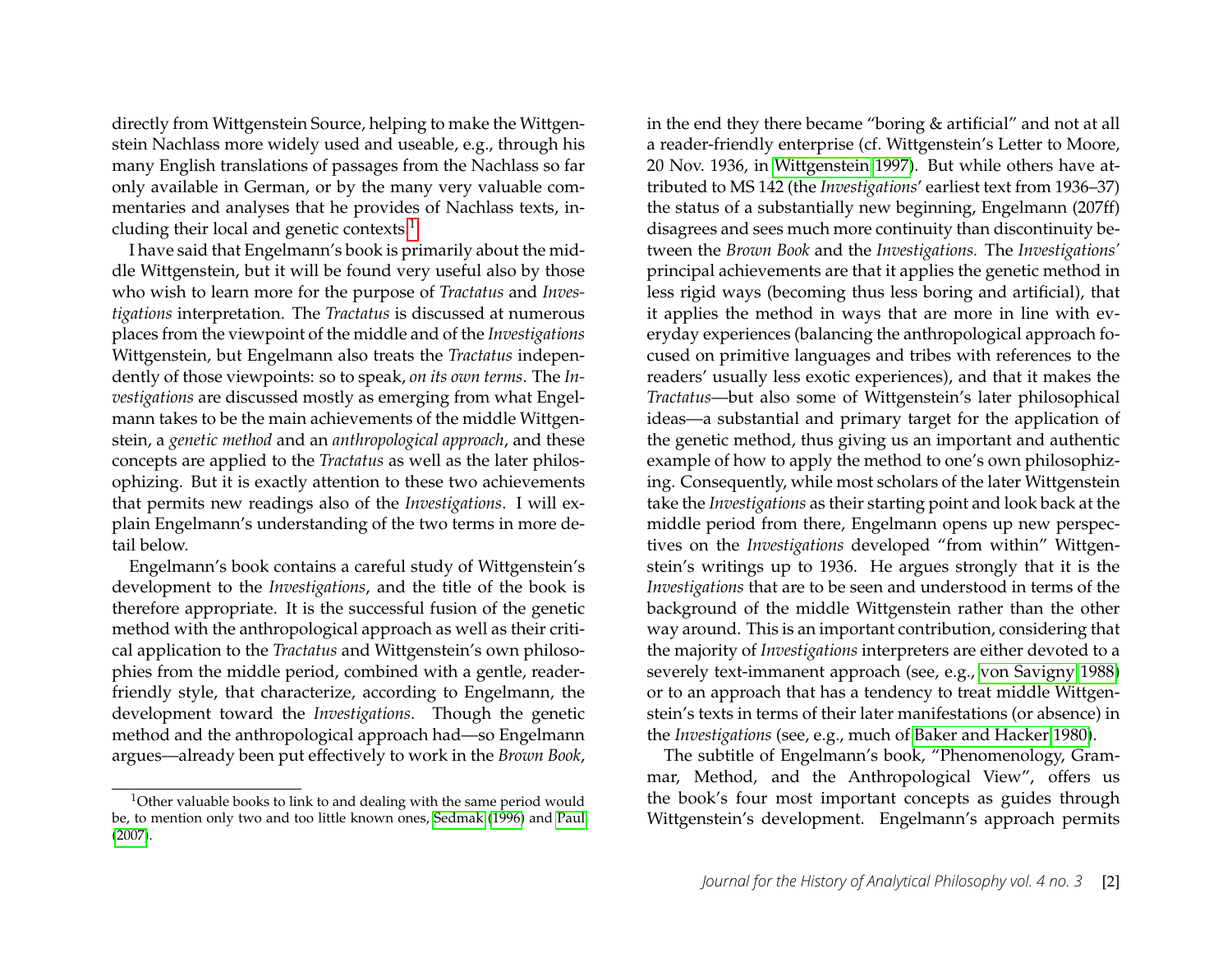us not only to identify a middle Wittgenstein's philosophy that differs from the *Investigations*, but even different philosophies within it: "Wittgenstein had many changes of mind and they are so substantial that he can be understood as holding several different philosophies in the late twenties and early thirties" (from the abstract).

One such philosophy was the "phenomenological" one: one of the questions that the early middle Wittgenstein labored with—and to an extent that is almost entirely invisible from the *Investigations*—is the issue of phenomenological experience and its description in language. Engelmann shows how the early middle Wittgenstein was after the construction of a phenomenological language that lets us properly describe phenomenological experience. The *Tractatus* was lacking in this respect, a lacuna that came out in Wittgenstein's discussion of the color exclusion problem in *Some Remarks on Logical Form* [\(1929\)](#page-9-13) and *Philosophical Remarks* (§§76ff, among other places). In contrast to other accounts (e.g., [Stern 1995\)](#page-9-14), Engelmann takes "phenomenological language" to mean a *Begriffsschrift*, a notation or symbolism in the Fregean sense, rather than "prose". One such notation that Wittgenstein would come up with is the color octahedron. But Wittgenstein found his search for such a symbolism for phenomenological experience (dated by Engelmann to February–October 1929) in the end unsuccessful. It is given up in favor of pursuing a more comprehensive, but less logistic, "phenomenological grammar" (this phase is dated by Engelmann to October 1929–May 1930). Ultimately, even this approach is abandoned, and a program of "just" studying and describing "physical language and grammar" is put in its place. This change has been described before as a turn that would inform Wittgenstein's entire later philosophy (e.g. [Hintikka and](#page-8-3) [Hintikka 1986\)](#page-8-3).

The second philosophical topic that Engelmann considers central to Wittgenstein's philosophizing in those earliest years after the return to Cambridge is Russell's causal theory of meaning, as expressed in *Analysis of Mind* [\(1921\)](#page-9-15). Against it, Wittgenstein develops (or develops further from the *Tractatus*) his calculus conception of language. In the discussion of Wittgenstein's first two to three years after his return to Cambridge in 1929, Engelmann takes great care to show the variety and depths of the issues on which Wittgenstein labored: solipsism, the "given", verification and truth, the relation between everyday sentences ("hypotheses") and sense data protocols ("elementary propositions"), meaning, rule-following, intentionality, and so on. Most of them are associated with key figures of early analytic philosophy: Frege, Russell and last but not least members of the Vienna Circle as well as its precursors such as Mach and Boltzmann. Engelmann is always careful to base his interpretations on close readings of the relevant texts, and to consider alternative readings. But the most important achievement of those years was according to Engelmann not insights of content, but the *methodological* lessons that Wittgenstein draws from his work. These lead up to what Engelmann calls Wittgenstein's "genetic method". The genetic method becomes, as soon as it merges with the anthropological approach in the *Brown Book*, the unbeatable method of the later Wittgenstein.

What is the "genetic method"? In short, the term denotes Wittgenstein's method of "dissolving philosophical puzzles by the understanding of how they came about" (abstract). The genetic method is applied by Wittgenstein to both his own and others' philosophical ideas. An important context of origin for this method is Wittgenstein's self-critique of his own "phenomenological" philosophy, as it is assembled in TS 208, Wittgenstein's first typescript after his return to Cambridge in 1929. The critique takes place in MSS 111–114 (1931–32) and develops into an attempt to understand the origin of the views and aims of the phenomenological period, tracing them back to the first manuscripts of 1929. While the genetic method was first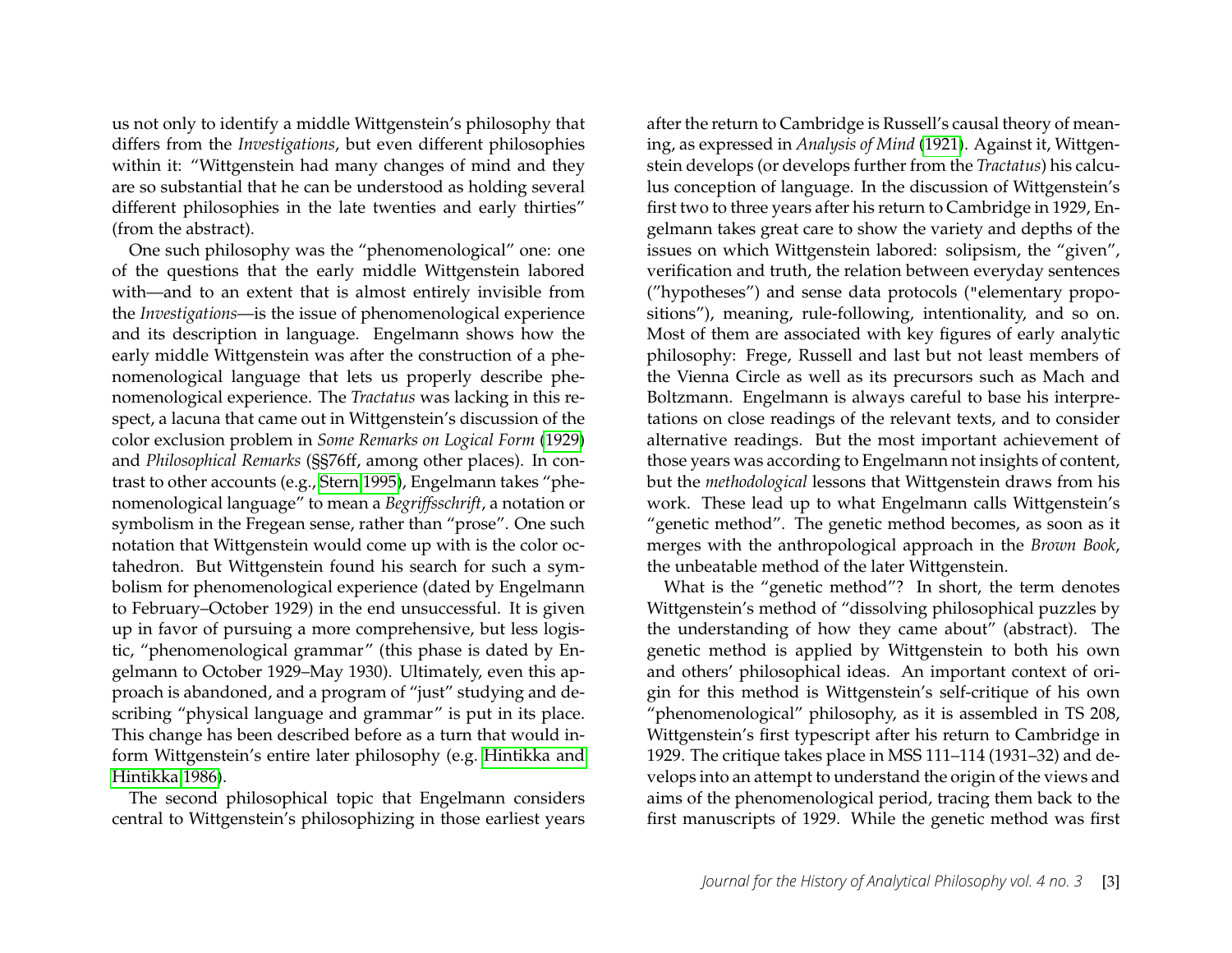applied to problems of his own, he then also uses it for understanding better the philosophical problems of Russell, as well as others.

One important point is that, though the method is first used as an instrument to let him—Wittgenstein—better understand *himself*, he will eventually regard its use as a required vehicle also for adequately addressing and including his reader. As Wittgenstein needs to understand his philosophical problems *genetically* in order to (dis)solve them, so the reader won't be able to get any help from Wittgenstein's (dis)solution if he isn't able to join in already on the level of genetic analysis. The reader needs first to understand where her philosophical problems come from before she can appreciate the tools offered by Wittgenstein for treating them. "The goal of the genetic method is to make the reader see, as though in a mirror, what has led or may lead him to puzzlement" (3). In order to apply the genetic method well, "no specific philosophical views should be presupposed, i.e., the method asks for philosophical neutrality" (ibid.).

It is here where the notion of an overview or perspicuous presentation of our language, as it works, and as allegedly neutral, makes its strong entrance. But Wittgenstein had then coupled his idea of perspicuous presentation with a concept of "grammar" that was all but neutral, something that Piero Sraffa forcefully pointed out to him. According to Engelmann, the entire Big Typescript (1933) was under the unfortunate burden of this concept of grammar, which was driven by a calculus ideal/idol. It was focused on the boundaries between sense and nonsense rather than devoted to theory-free perspicuous presentation on the basis of actual and functional language usage. This "calculus conception" of language was the theory that had to be replaced with the non-theoretical anthropological approach, inspired by Sraffa and his Neopolitan gesture: "languages of gestures as well as many primitive languages taken in isolation

don't fit into the central role that Wittgenstein ascribed to sentences in the logical calculus of the T [*Tractatus*] and of its revised grammar-version in the BT [Big Typescript]" (153).

Wittgenstein now adopts the "anthropological" approach, studying real or invented cases of "primitive" languages that require focusing on the environments where these languages function. It is the exploration of these environments that provides the means for understanding how both primitive languages and our actual language work. The anthropological approach thus provides what the calculus conception had distorted: a neutral presentation of the grammar of our language.

The turn to the anthropological approach implies a different distribution of work among Wittgenstein's key concepts, and "grammar" loses weight in Wittgenstein's further development: "Wittgenstein's new trend is to consider the purpose and the point of languages and language-games precisely in 'human societies'. This implies a broader notion of use, which is not restricted to the position of words in a calculus; a use of words that 'meshes with life'" (162). "Grammar" gets partly replaced by "use" (and is eventually completely replaceable by "use" in the *Brown Book*). Equally, the Big Typescript's focus on the border between sense and nonsense as articulable by rules gets replaced by a study of the function of expressions in concrete usage, always with an eye on the context. I have heretofore not seen any other discussion of the influence of Sraffa's "Neopolitan gesture" (in the two versions of the story) as careful and comprehensive as Engelmann's; in this Engelmann also utilizes new evidence recently brought to light by [Venturinha](#page-9-16) [\(2012\)](#page-9-16). It is Sraffa who makes Wittgenstein leave the calculus conception, and Wittgenstein would later then apply the genetic method to precisely also this calculus conception from the early 30s.

According to Engelmann it is in the *Blue Book*, particularly its portion from 1934, that the genetic method is for the first time successfully applied, as recommended by the anthropological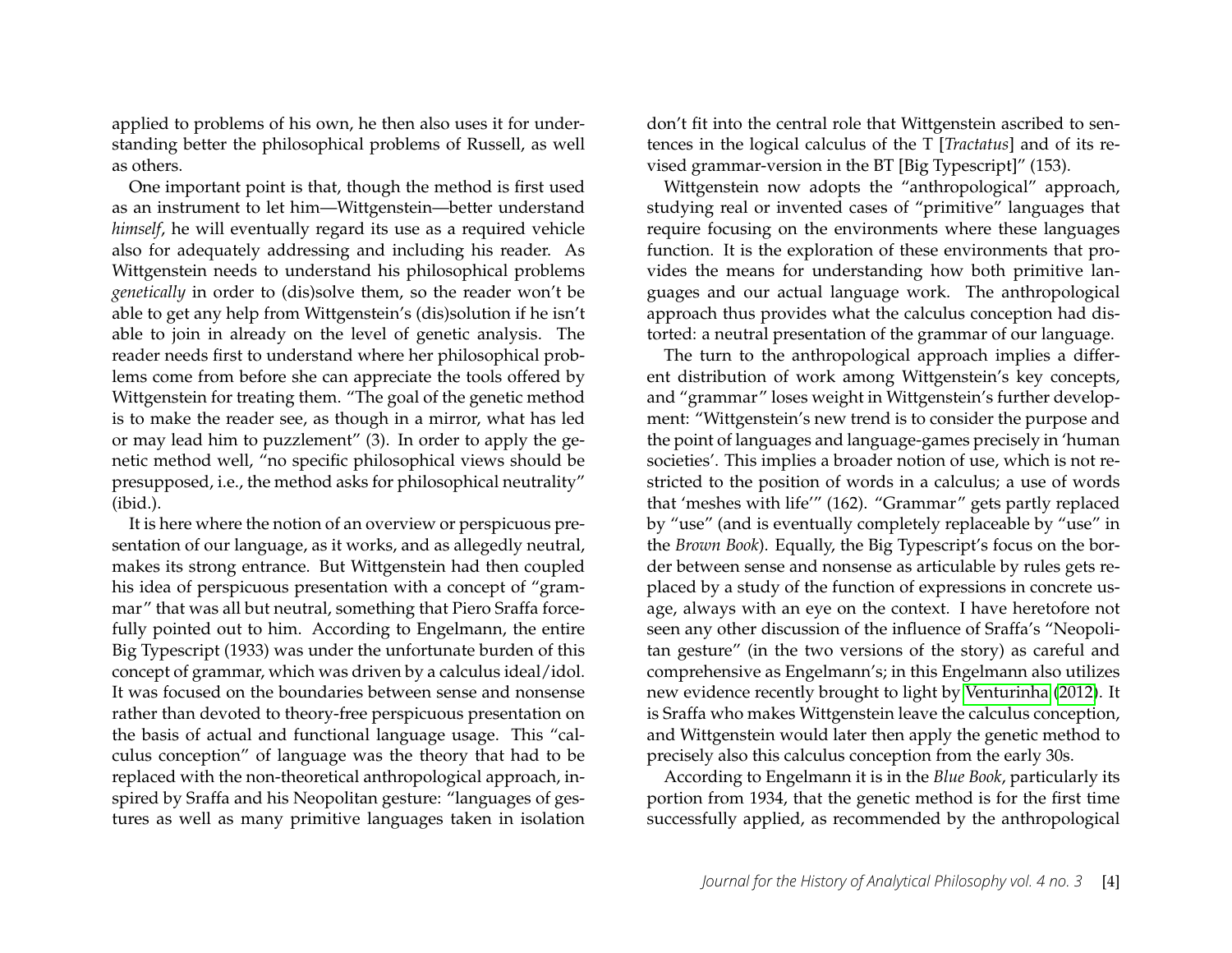approach, freed from the regime of "normative" grammar. In this piece, Wittgenstein succeeds in living up to his idea of offering a mirror to the philosopher and consistently diagnoses his problems as outcomes of him being misled by analogies. Engelmann does a great job in illustrating precisely this:

The topics discussed in the BB [*Blue Book*] are always related to misleading analogies that supposedly lead philosophers to formulate philosophical problems (see BB: 1, 7, 9, 23, 26, 29, 35, 48, 56). The book opens with the description of the misleading comparison between nouns that refer to objects and the ones that don't. The second discussed analogy is the one between the locality of sentences and thought (BB, 7); the third analogy discussed is the one between being conscious and knowing something (BB, 23); the fourth is the example of the measurement of time from Augustine (BB, 27); the fifth is between 'to say something' and 'to mean something' (BB, 35); the sixth is related to different uses of 'subjective' that are taken as the same (BB, 48); the seventh analogy discussed is the one between metaphysical and empirical propositions (BB, 56). This strategy is combined with the indication of moments in the philosophical reasoning where one is inclined to formulate a philosophical question based on unclear assumptions and a 'grammatical remark' that is, as Russell writes, "so simple as not to seem worth stating." Wittgenstein tries to indicate the moment when one takes the first of a series of false steps. These are indicated by expressions like "tempted to ..." (182)

The reader can recognize himself in these temptations and may consequently become receptive also to the remedies that Wittgenstein offers. But still the *Blue Book* required improvements. First, it had not really managed to *integrate* primitive languages (though introduced and defined) into its genetic procedure. Second, it was one thing to diagnose philosophical problems as resulting from false analogies, while it is another more difficult thing to put a finger on the "exact point where an analogy begins to mislead us" (*Blue Book*, 28). But it may be decisive to achieve precisely this: not only knowledge of which analogy misleads us, and where, but also control over the point at which the analogy misleads us. The subsequent *Brown Book* wants to respond also to this need, specifically and continuously trying to give examples of identifying the spots where things start going wrong. Starting off from a very simple primitive language (the builders' language), the *Brown Book* explores step by step more and more complex terrains. With each step not only is complexity added, but equally the danger of going wrong, being misled:

Note that each new extension of the simpler first language, i.e., each new level of complexity, introduces new philosophical temptations connected to the new kinds of words, the new tools, introduced. This means that the genetic method and anthropological view are working in association. (191)

Continuously new primitive languages (language games) are introduced as objects of comparison, while interwoven reflections are added that help the philosopher become aware of, why and *where* analogies can mislead and philosophical problems begin.

Engelmann offers a thoroughly consistent reading of the *Brown Book* as fully guided by the unified application of the genetic method and the anthropological approach. Engelmann also does detailed textual work, drawing our attention to the phrasings Wittgenstein uses to identify the "turning points" where analogies become misleading (192): "inclined to ..." (BrB: 80, 86, 88, 113, 120), "tempts us ..." (BrB, 114), "tendency" (BrB, 117), "it seemed to us ..." (BrB, 124), "tempted to . . . " (BrB: 78, 82, 125). Engelmann also has things to say about the *Brown Book*'s translation into German in the second part of MS 115 (1936; Engelmann refers to it as "BrBG"). One new aspect he sees coming in is that successful philosophy can consist in proposing *new* analogies that are alternative to the analogies holding us captive: "Wittgenstein wants to point out that 'an analogy made our thinking captive and brings it away without resistance' (BrBG, 156) and that a different analogy may break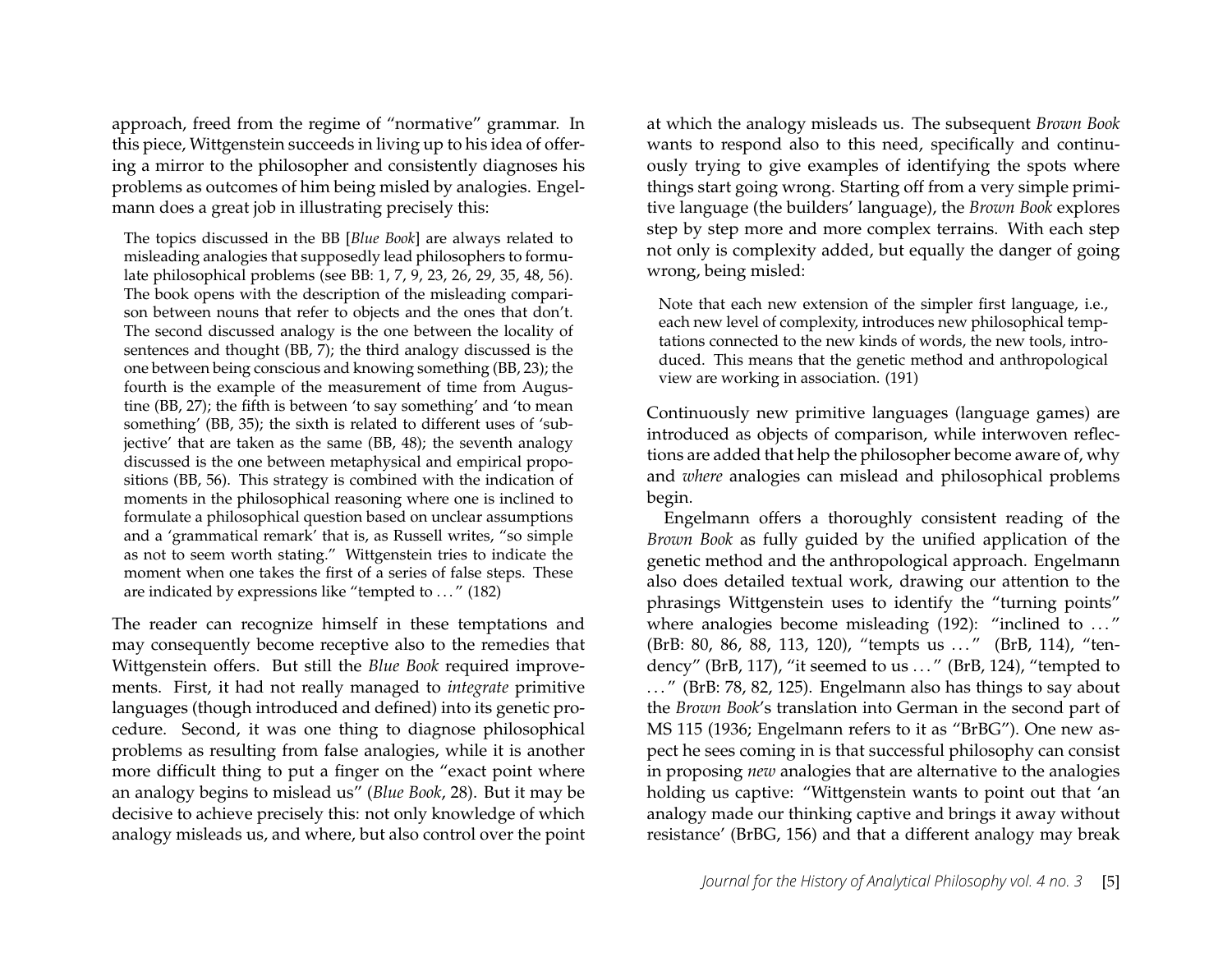the spell of what we see as an obvious necessity" (196).

Wittgenstein abandons his German translation (and revision) of the *Brown Book* on MS 115's page 292, characterizing it as "worthless". But Engelmann finds this termination (shall we say: of the entire *Brown Book* project?) less dramatic than others have taken it to be. What are, according to Engelmann, Wittgenstein's reasons for dissatisfaction? The *Brown Book*'s application of the anthropological approach had become too rigid and therefore "boring and artificial". While the *Blue Book* had made too little of the idea of primitive languages, in the *Brown Book* now almost *everything* had to turn around them and have them as starting point:

Even the more complex languages of the BrB that gradually appear are associated with tribes or societies (BrB §§1, 5, 30, 32, 39, 40, 46, 48, 49, 58, 59). In fact, *all* sections of part I of the BrB are directly introduced in a minimally described form of life or indirectly associated with one. (191)

Wittgenstein had also felt "cramped" (Letter to Moore from 20 Nov. 1936, already quoted above) by the *Brown Book*'s original English when doing the German version. If his envisaged second book were to be able to fulfill its purpose and keep the reader adequately engaged and interested, its style and form had to become much more familiar and not as rigid. The emphasis had to balance back from invoking extraordinary tribes to referring to something less distant and resembling more adequately our *ordinary* life experiences. These were important matters to consider for Wittgenstein when now rewriting his work into the *Investigations*. But there was also one other thing: the genetic method should be much more comprehensively applied to his *own* philosophy. The earlier *Tractatus*, his first work in philosophy, should become the primary subject of the genetic method. Engelmann summarizes:

Why did Wittgenstein decide to apply his method to his own work in a systematic manner after BrBG? There are two reasons for this.

To apply the genetic method to his work would give the reader a good example of the method; second, the examination of old views could make clear how his then current views were different from the views expressed in the *T[ractatus]*. The most interesting aspect of the remarks of the notebooks from the beginning of 1937 is Wittgenstein's interest in pointing out the path that brought him to his assumptions in the *T[ractatus]*. (212)

Philosophy should be shown to be first of all self-critical engagement: "work on oneself", as Wittgenstein put it in MS 112 in October 1931.

Engelmann holds that the genetic method remained the main method also in the *Investigations*. But this seems at odds with *Investigations* §133 where a multiplicity of methods seems to be defended and promoted. Engelmann devotes to this passage detailed discussion, granting that "[*i*]*f* Wittgenstein ever assumed that *all* philosophical problems have a false analogy at their bottom, then this assumption is abandoned by the time of the PI [= *Investigations*]" (225). In this respect, Engelmann finds *Investigations* §90 very telling, quoting it by marking "among other things" with italics:

Our inquiry is therefore a grammatical one. And this inquiry sheds light on our problem by clearing misunderstandings away. Misunderstandings concerning the use of words, brought about, *among other things,* by certain analogies between the forms of expression in different regions of our language. (PI §90, my [Engelmann's] emphasis)

Engelmann demonstrates again the value of text-genetic studies: "The part that I italicized is a small but significant *addition* to the previous versions of the PI. In the last version of the *Investigations* (TS 227), Wittgenstein clearly avoids a dogmatic position according to which *all* philosophical problems are prompted by false analogies." Thus, the "among other things" was added by Wittgenstein, according to Engelmann, in order to counter the idea that *all* philosophical problems originate from false analogies.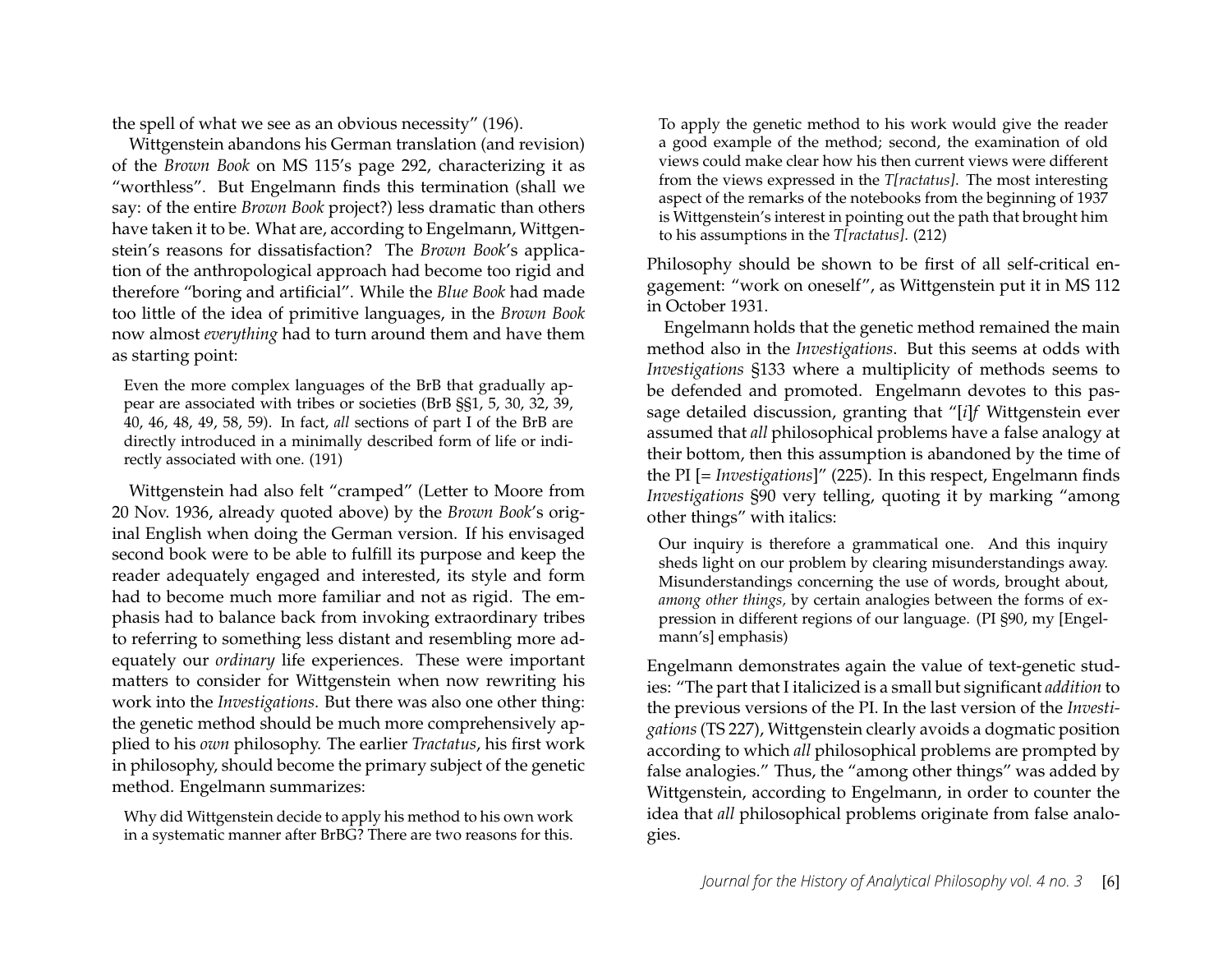With this Engelmann's main argument—that the *Investigations* primarily deals with those problems of philosophy that are thought to result from misleading analogies—can stay in place. Actually, according to Engelmann (227) the clearest description of the genetic method is to be found in a manuscript that marks the start of the *Investigations*, MS 142:

One of our most important tasks is to express all false trains of thought so true to character that the reader says, "Yes that's exactly the way I mean it". To trace the physiognomy of every error. We can only bring someone away from a mistake if he acknowledges this expression as the correct expression of his feeling. Only if he acknowledges it as such is it the right expression. (Psychoanalysis)

What the other acknowledges is the analogy that I'm presenting to him as the source of his thought. (MS 142 (UF) §§121; TS 220 (FF), §106; TS 239(BFF), §139; modified translation of BT, 410)

The few critical questions and disagreements I have with Engelmann's book in no way impugn my great appreciation of its thoroughness and comprehensiveness in the texts and topics it deals with. The book is an impressive example of unremitting investigation, never giving up before some defendable answers are found. There are only two to three things that I would like to discuss in conclusion of this review, to be understood more in terms of topics that I would have wished to see dealt with (more) than as fundamental criticism.

First, Engelmann does not trace Wittgenstein's genetic method to factors outside of his authorship and thinking. But this may enlighten the genetic method's role and scope further. Isn't it plausible that Wittgenstein took at least parts of this method from other thinkers? Can/should it be related to for example Ernst Mach's method of analyzing conceptual problems in physics in terms of the historical origin of these concepts?<sup>[2](#page-7-0)</sup> The answer to this question is one of my

wish-list items, underlining the importance of studies such as Janik's *Studies in the Genesis of Wittgenstein's Concept of Philosophy* [\(2009\)](#page-8-4) and Biesenbach's *Anspielungen und Zitate im Werk Ludwig Wittgensteins* [\(2014\)](#page-8-5). Second, Engelmann does not really trace the genetic method in Wittgenstein to the time *before* middle Wittgenstein. But is it clear that the genetic method first began with Wittgenstein's self-critique of his phenomenological phase? Could there not have been similar processes and procedures already in the much earlier workings and writings leading up to the *Tractatus*?

This brings me to the last point I want to address here. Engelmann presents Wittgenstein's philosophical development under a template of linearity and step-by-step change. After his return to Cambridge, Wittgenstein takes up questions and issues that were left unsatisfactorily dealt with in the *Tractatus*; this brings him to his "phenomenological" philosophy; problems arising from this new philosophy as well as the philosophy of others (such as Russell) bring him to develop the calculus conception of language; the calculus conception is in turn later replaced by the anthropological conception. The genetic method is first applied properly in the *Blue Book*, though without adequate integration with the anthropological approach; this is subsequently taken care of by the *Brown Book*. The *Investigations* improve further on matters of style and application of the method. And so on. Engelmann's Wittgenstein follows a "not yet there, but coming next" scheme. But alternative views of Wittgenstein's philosophical development are possible, and may be in some areas also more sensible.

Is it correct to regard the Big Typescript as more or less solely

<span id="page-7-0"></span><sup>&</sup>lt;sup>2</sup>"The gist and kernel of mechanical ideas has in almost every case grown

up in the investigation of very simple and special cases of mechanical processes; and the analysis of the history of the discussions concerning these cases must ever remain the method at once the most effective and the most natural for laying this gist and kernel bare. Indeed, it is not too much to say that it is the only way in which a real comprehension of the general upshot of mechanics is to be attained" [\(Mach 1919,](#page-8-6) ix–x).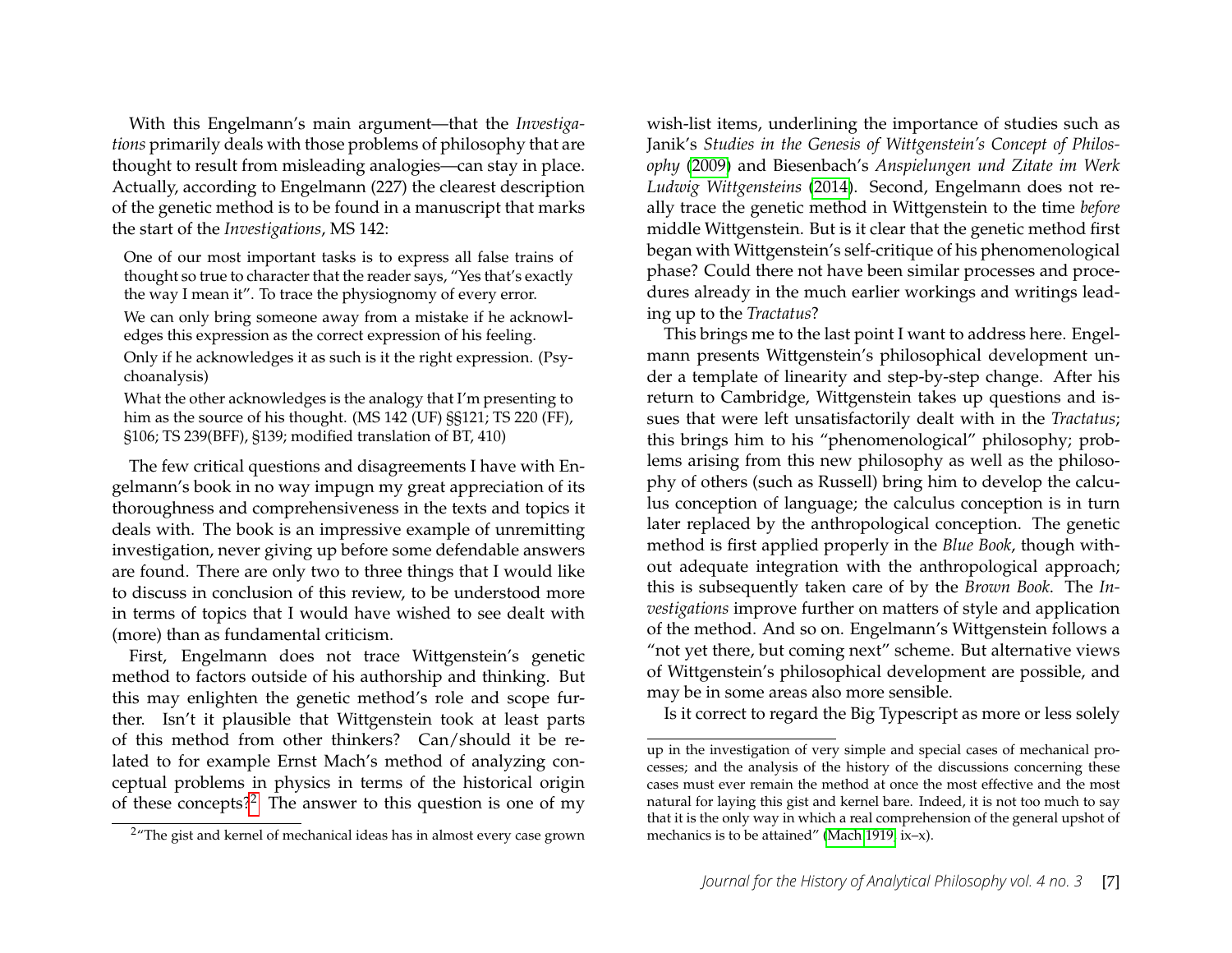defending and promoting the calculus conception, as Engelmann does? Or does it also bring in competing conceptions, showing a struggle between the calculus and the other conceptions? I myself consider the calculus conception only *one* of the Big Typescript's lines of argument, and take it that this line is authentically and successfully challenged already *in* the Big Typescript, especially in its early remarks about the "amorphousness" of meaning.

An alternative to Engelmann's approach would be to leave the "first *a*, then *b*" approach and rather look at the matter in this way: while *a* and *b* may be continuously *simultaneously* present in Wittgenstein's thought, it is the weighting and rating which each receives that changes. If viewed in this way, it is not so much that the calculus conception is replaced by the anthropological conception, but rather that the room and the role that are attributed to it in some contexts become qualified and restricted, while it may still be active and awaiting new tasks in other contexts. To put it differently, the anthropological approach may not have been a *deus ex machina* discovery of the early 30s, but rather it (or precursors of it) may have already been available to and in Wittgenstein before, but just not allowed to do the right job and be properly thematized. It needed Sraffa to be brought to the fore. On this view, Wittgenstein's development can be seen more in terms of a continuous struggle between constantly present views and approaches and the iterative weighting of their relation and less in terms of a linear development from one view to another. Such a perspective might also permit us to see *many* self-standing methods at work in the *Investigations* rather than to consider them primarily manifestations and subtypes of a genetic method only. Of course the genetic method is undoubtedly a central ingredient of the *Investigations*, and it is Engelmann's achievement to have given us a much better understanding of its meaning and history than has been available before.

Nothing of what I have put forward here in terms of questions or comments should be understood to diminish Engelmann's achievements, or his book's merits.

## **Alois Pichler** University of Bergen alois.pichler@uib.no

#### **References**

- <span id="page-8-2"></span>Baker, G. P. and P. M. S. Hacker, 1980. *An Analytical Commentary on Wittgenstein's* Philosophical Investigations, vol. 1. Oxford: Basil Blackwell.
- <span id="page-8-5"></span>Biesenbach, Hans, 2014. *Anspielungen und Zitate im Werk Ludwig Wittgensteins. Erweiterte Neuausgabe*. Sofia: Sofia University Press.
- <span id="page-8-3"></span>Hintikka, Merrill and Jaakko Hintikka, 1986. *Investigating Wittgenstein*. Oxford: Basil Blackwell.
- <span id="page-8-4"></span>Janik, Allan, 2009. *Assembling Reminders: Studies in the Genesis of Wittgenstein's Concept of Philosophy*. Stockholm: Santerus.
- <span id="page-8-6"></span>Mach, Ernst, 1919. *The Science of Mechanics: A Critical and Historical Account of Its Development*. Chicago and London: Open Court.
- <span id="page-8-0"></span>McGuinness, B. F., ed., 2011. *Friedrich Waismann: Causality and Logical Positivism*, Vienna Circle Institute Yearbook 15. Dordrecht: Springer.
- <span id="page-8-1"></span>Paul, Denis, 2007. *Wittgenstein's Progress 1929–1951*. Bergen: Wittgenstein Archives at the University of Bergen.